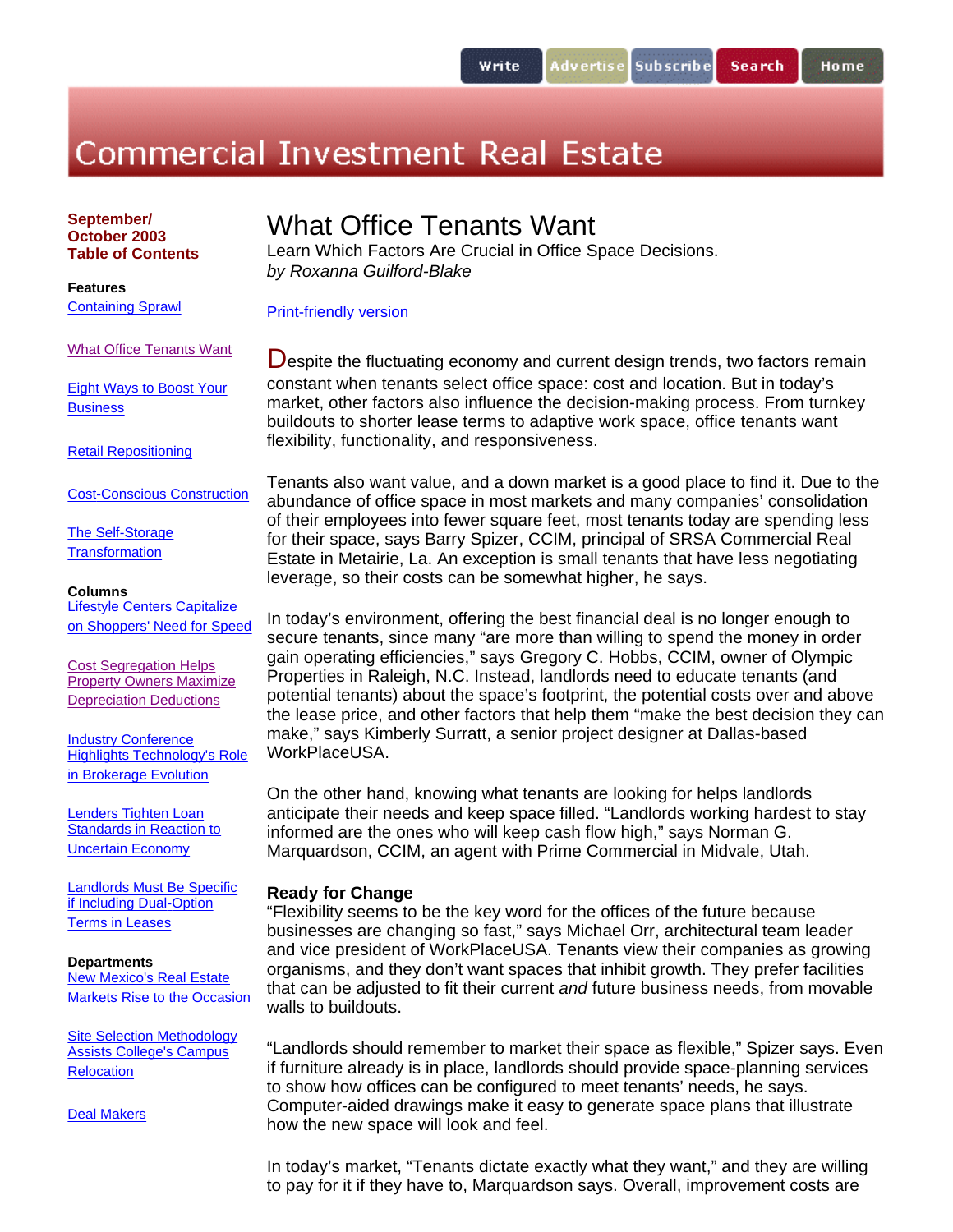going up. "Many owners are pushing those costs through to the tenant as part of their buildout cost," Spizer says. "While allowances are increasing due to the competitive economics of office deals, tenants are still having to come out-ofpocket and pay for a portion of the buildout or at least amortize it on top of their rent."

But tenant expectations vary from market to market. In Knoxville, Tenn., more tenants expect landlords to provide turnkey offices for new leases so they don't incur any out-of-pocket improvement costs, says Louise R. Fogarty, CCIM, CPM, leasing manager for Blue Ridge Development. "This is a more common concession than offering free rent or a reduction in the rental rate," she notes. "Tenant improvement allowances are usually in the \$12 per square foot to \$20 psf range, but a turnkey buildout can average \$22 psf to \$32 psf depending on the level of finishes, so this can be a significant concession."

No matter how the space is configured and who pays for improvements, leases should be as flexible as possible. Tenants are cautious about making long-term leasing decisions, especially until the economy stabilizes. They want "the flexibility to cancel or downsize, even if they have to pay a penalty to do so," Fogarty says.

#### **Moving Toward Open Space**

Office design today is about efficiency, flexibility, and shared spaces. Tenants seek higher-density offices with communal areas, open space, and fewer private offices. "Tenants want anything that will make their operation more efficient," says Michael Hickok, a partner at Hickok Warner Cole Architects in Washington, D.C.

As a result, function drives form, mainly due to the evolution of modern workplaces. One obvious manifestation of this is shrinking private office space. Today, the types and sizes of private offices increasingly are determined by the tasks that need to be completed, Orr says. It's not who you are; it's the work you do.

Past indicators of success, from the executive washroom to the big corner office, don't have the same cachet today. "After the Enron fallout and general falling corporate credibility, companies want to look lean and mean," Marquardson explains.

For example, a decade ago, law offices averaged 1,400 sf per attorney, but today they are less than 700 sf, says Ronald W. Russell, CCIM, CPM, president of Ronald W. Russell Real Estate in Philadelphia. Some of this can be attributed to technological advances. LexisNexis databases have replaced space-consuming law libraries, and computer-savvy attorneys do a lot of work that previously they assigned to assistants; thus, several attorneys now can share one assistant.

Private offices aren't just getting smaller; many are being replaced by common spaces. A few years ago, architects designed buildings that maximized the number of corner offices, Hickok says. But today, simple rectangular floor plans are more popular, as they represent opportunities for more effective use of the space. "We are seeing more huddle rooms, large break rooms, and conference rooms in the prime corner locations," Spizer says. This efficient style holds down rental costs, while encouraging employees to work together in central shared spaces.

Many tenants also want designs that allow for centralized support services such as copying and faxing centers, kitchens, and mail areas to encourage employees to come out of their offices, increasing incidental contact and communication. Managers want to be in a more open environment where they can see and be part of the interaction; they view themselves as part of the workplace community, not outside of it. "The sociology is really changing our interiors in corporate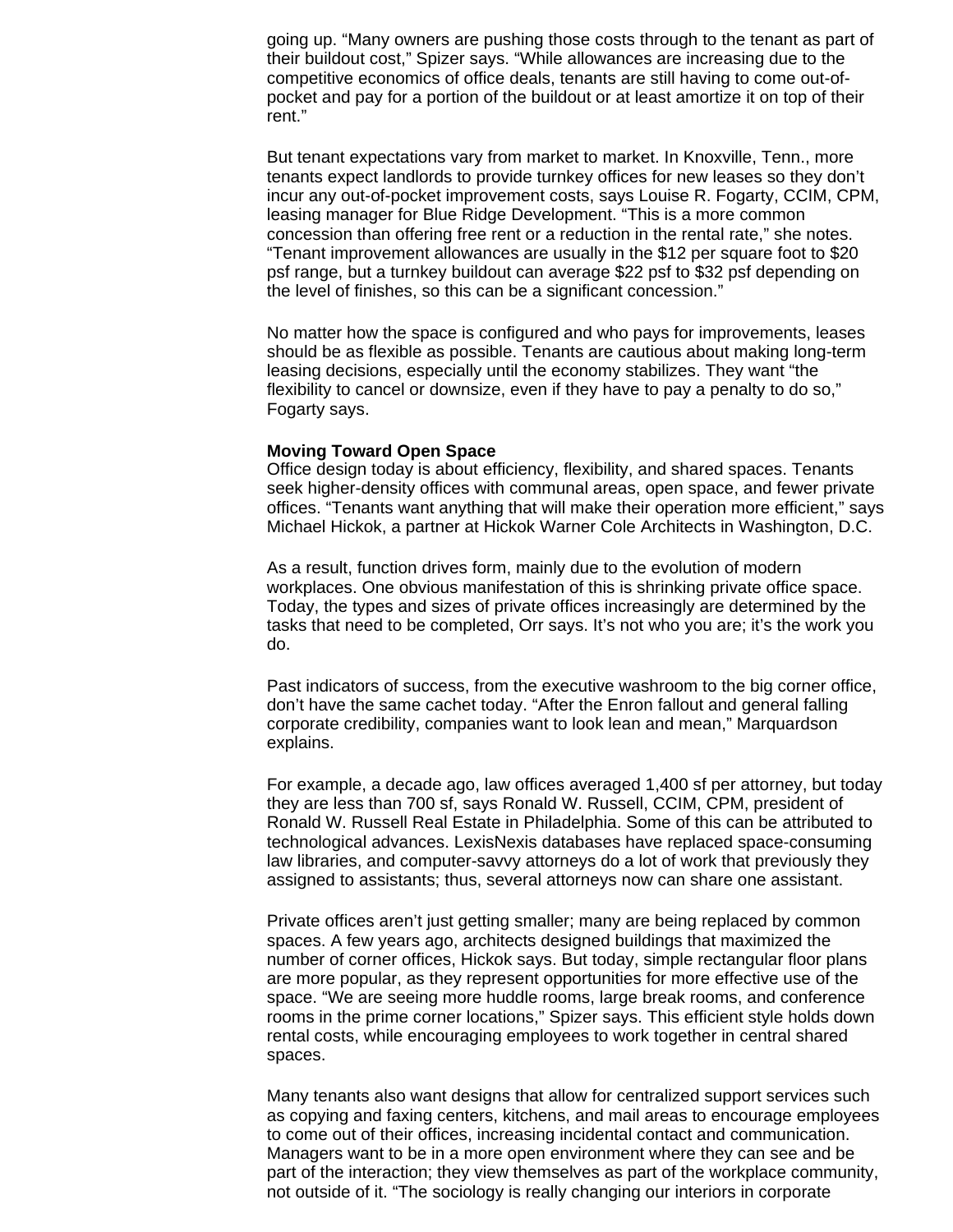America," Surratt says.

Perhaps to make up for the lack of private offices, phone booths — small private spaces where employees can make phone calls — are popping up. Hoteling, or providing plug-and-play stations for shared use, also is gaining popularity. Employees who travel, telecommuters, and others simply can set up shop at a desk for a day or a week. Economically, dedicated spaces for people who may be in the office only a few days a month don't make sense, Surratt says.

One of the most significant drivers of the move to open, functional work spaces is the information technology revolution. Conventional dial-up access is out. "Tenants are demanding high-speed Internet access, at least digital subscriber lines and preferably T1 lines," Spizer says.

Many tenants aren't content with one Internet service provider; they want a choice of at least three providers, Russell says. And some ask for secure fiberoptic access because they don't want it to come up through a public area, Orr reports.

Technology needs vary widely: Some tenants want a complete plug-and-play setup, with access costs built into the rent, Marquardson says. On the other hand, some tenants complain about having to go through the property manager for Internet access, Hobbs says. Wireless offices are the next frontier. "As we move forward, tenants will demand wireless access, but most markets aren't there yet," Spizer says.

Interestingly, while IT access demands are on the rise, support services, such as server rooms, are increasingly located off site, further reducing many tenants' need for office space.

#### **Taking Care of Business**

Tenants increasingly want landlords to anticipate what they want — ranging from secure environments to nearby restaurants to clean, comfortable workplaces and to solve their problems as quickly as possible. Tenants have a greater awareness of landlords that take care of their lessees and those that demonstrate a give-and-take attitude. Landlords with reputations of being inflexible frequently eliminate themselves from the competition.

**Security.** Experts are divided on how much security matters to today's tenants. To some extent, location and type of business dictate the level of concern. Overall, though, security influences tenant decisions only minimally, says John A. Gates, president of southwest corporate services for the Staubach Co. in Addison, Texas.

Nevertheless, many tenants are more sensitive about security issues. "In light of the heightened threats of Sept. 11, 2001, tenants want to know how the landlord is protecting the building," Spizer says. Even in Raleigh, potential tenants want to know the protocol for shutting down a building's fresh air intakes, Hobbs says.

Across the board, the security tenants can see is what really matters. For instance, lobby security is becoming more important, Hickok says. Most Philadelphia office high-rises have enhanced lobby security, including visitor signin sheets, but there isn't much additional concern in the central business district, Russell says. Connected covered parking also is becoming more important for employee safety, Spizer says.

Key cards are increasingly *de rigueur*. As more tenants want 24/7 access, the use of a single key card for both parking and building access is more important.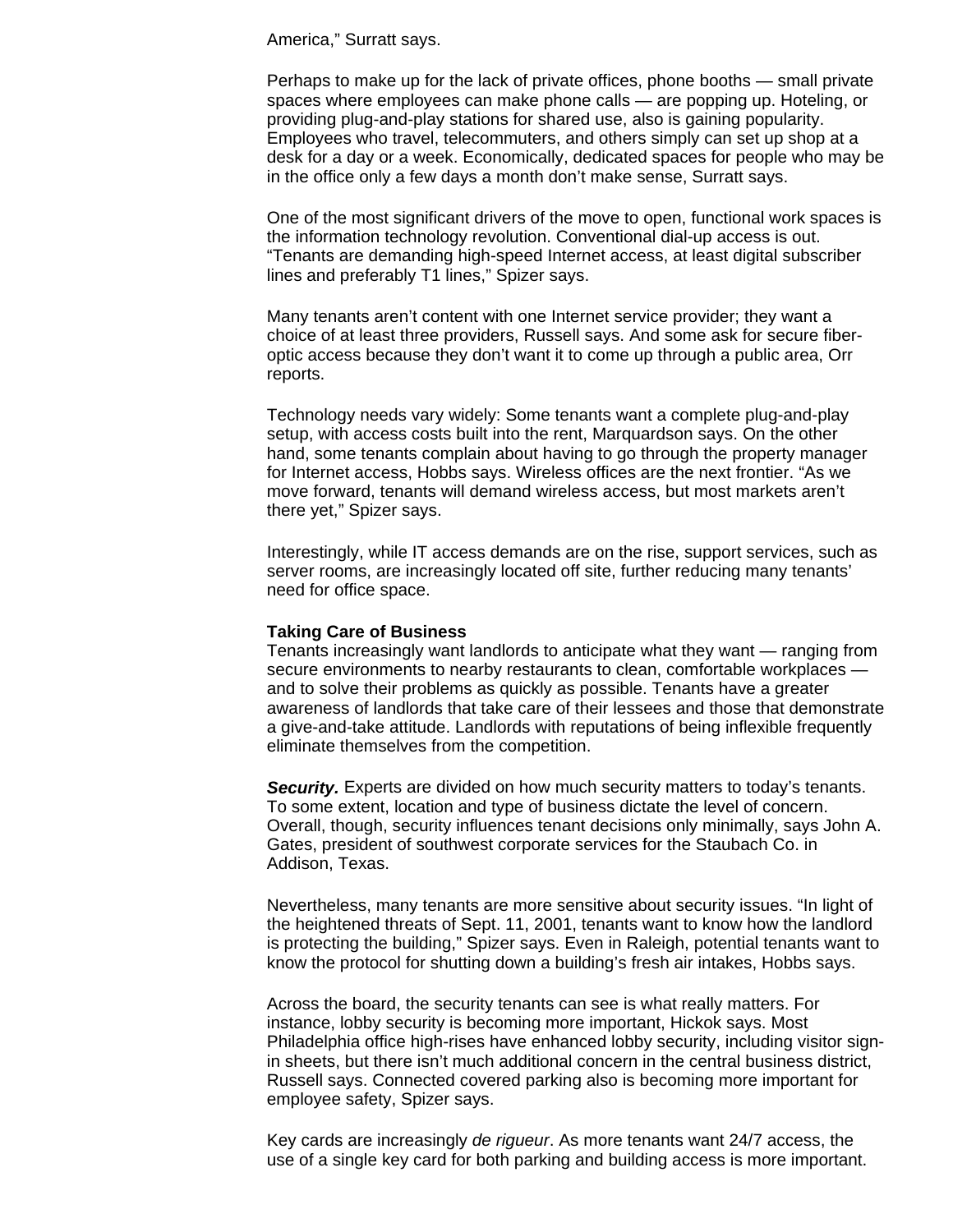*Amenities.* While they carry less weight than during the dot-com boom, amenities still can provide an edge. "Having on-site food services, banking, health-club facilities, and gift shops certainly can have an impact on the decision to locate in a certain building," Fogarty says.

Restaurants also are popular in both urban and suburban settings, with one caveat: Tenants don't want food-preparation smells wafting into their offices, Marquardson says. But whether the restaurants are inside or nearby, ready access to food is important.

*Redundant Power.* Tenants now demand multiple power sources to ensure reliability due to the increased use of sophisticated technology.

A common solution is connecting each building to two separate grids: If one goes down, the other provides a backup power source. In some office parks, different areas are connected to different substations. The ideal is a site served by multiple providers, says Jay Ballou, a senior vice president at WorkPlaceUSA. He has placed clients in facilities that have dual feeds — one from nuclear, one from gas.

Generators are helpful for small outages; however, it's unusual for a building developer to provide enough emergency backup for more than a few minutes, Ballou says.

*Maintenance and Operations.* From office temperature to elevator speed, tenants want a problem-free environment. But if problems do happen, they want them resolved quickly.

One trend helps address this demand: online notification systems through which tenants can report problems and track response status, Ballou says. Such sophisticated approaches not only speed the process but also are a big plus, especially regarding tenant retention.

Three maintenance and operations complaints dominate: heating, ventilation, and air conditioning; cleanliness; and elevators.

Most HVAC-related complaints concern temperature. Proper airflow and equal distribution is the most important operating issue, explains Brian D. Lee, managing director with Insignia/ESG in Long Island, N.Y. Tenants want to manage their own office temperatures, including running the air-conditioning system after business hours at reasonable rates, Russell says.

A related concern is air quality. Proper ductwork is essential, Lee says. Adding flex ducts and diffusers to existing ductwork in renovated space can lead to inadequate airflow and tenant discomfort. "In this case, what you can't see *can* hurt you," he warns. Building managers should provide the protocol for indoor air quality when they are showing space to potential tenants, Russell advises.

Lack of cleanliness also can drive tenants away. Common area bathrooms should be cleaned three times daily and day porters should spot clean the lobbies and other common areas, Lee says.

Elevator performance is high on many tenants' lists as well. A long wait to go up is a quick way for a landlord to go down in a client's estimation. Floor-to-floor travel time, door opening and closing speeds, and the number of elevators matter most, Russell says.

#### **Decision-Making Intangibles**

Many experts stress the intangibles involved in the decision-making process, and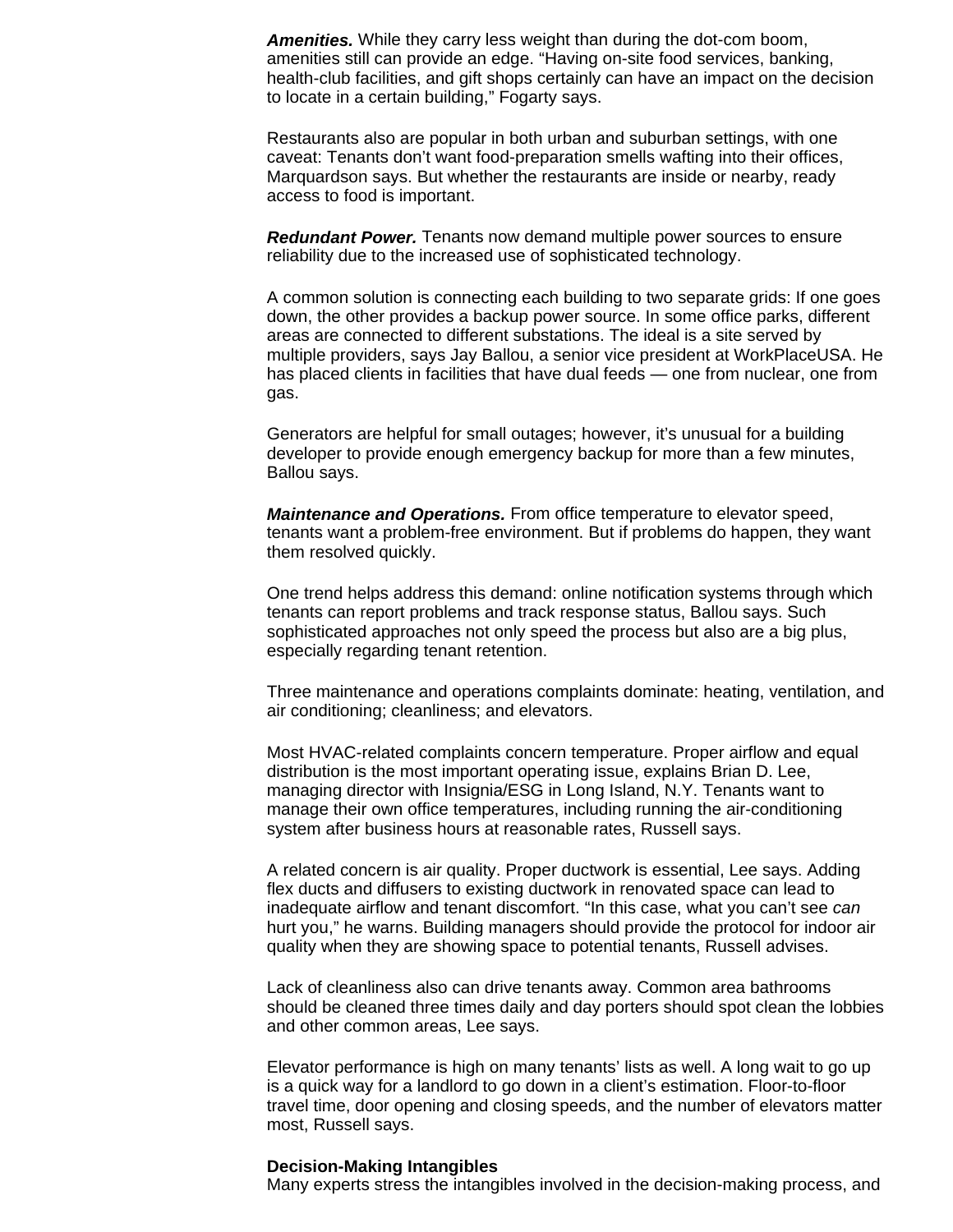the most important is reputation.

"Quality of landlord enters into the decision," when 30 properties meet the basic specs, Marquardson says.

Russell agrees, although he's never had a client express interest in a building simply because of the management company or ownership. If all other factors are equal, and the decision is between two buildings, he suggests clients choose the one with a stable ownership history.

However, it's often not the *good* reputation tenants remember. Certain buildings, owners, and property management companies develop reputations for having problems. "A good reputation may not help you, but a bad one will kill you," Russell warns.

Reputation isn't the only intangible that influences tenants looking for office space. More than ever, "first impressions are absolutely huge with tenants," Ballou says. For instance, while curb appeal and landscaping rarely rank high on a tenant's must-have list, a potential site can fall out of favor if the grass is dead or the sidewalk littered. A poor first impression can be costly when a tenant has 20 options instead of two.

That first visit carries a lot of weight. "When you get a client in front of you, you may only get one shot," Marquardson cautions.

*Roxanna Guilford-Blake is an Atlanta-based free-lance writer. She has written for CIRE about seniors housing.*

# **Location, Location, Location**

When tenants look for office space, only money plays a greater role than location; and, for the most part, the factors that determine location have remained constant over the years. Following are four criteria tenants cite as critical to the location decision.

*Proximity to the Boss.* Where the chief executive officer lives still matters, says Jay Ballou, a senior vice president at WorkPlaceUSA in Dallas. "In major markets such as Dallas that have multiple suburban submarkets, many of which are 15 to 20 miles apart, executives concentrate on the submarket closest to their houses, which may not be as close for the majority of employees," he says.

*Access to Current and Potential Employees.* While companies want to be reasonably close to their workers, access matters more. Most experts identify highway access as an important factor, especially in terms of workforce, but the level of importance varies by industry. For instance, when he represented a national retailer looking for a central office, easy highway access was critical, since employees regularly visited the company's stores in the area, says Norman G. Marquardson, CCIM, an agent with Prime Commercial in Midvale, Utah.

Due to rising gas prices, congested freeways, longer commutes, and parking considerations, access to mass transit — especially for companies based in central business districts — is significant. Tenants seeking higher-density offices are putting a strain on parking areas, even in the suburbs: "Three spaces per 1,000 square feet was a typical parking ratio for many suburban office buildings. Now we need five to six spaces per 1,000 sf to handle these [higher-density] users of office space," says Barry Spizer, CCIM, principal of SRSA Commercial Real Estate in Metairie, La. In Raleigh, N.C., tenants will move because of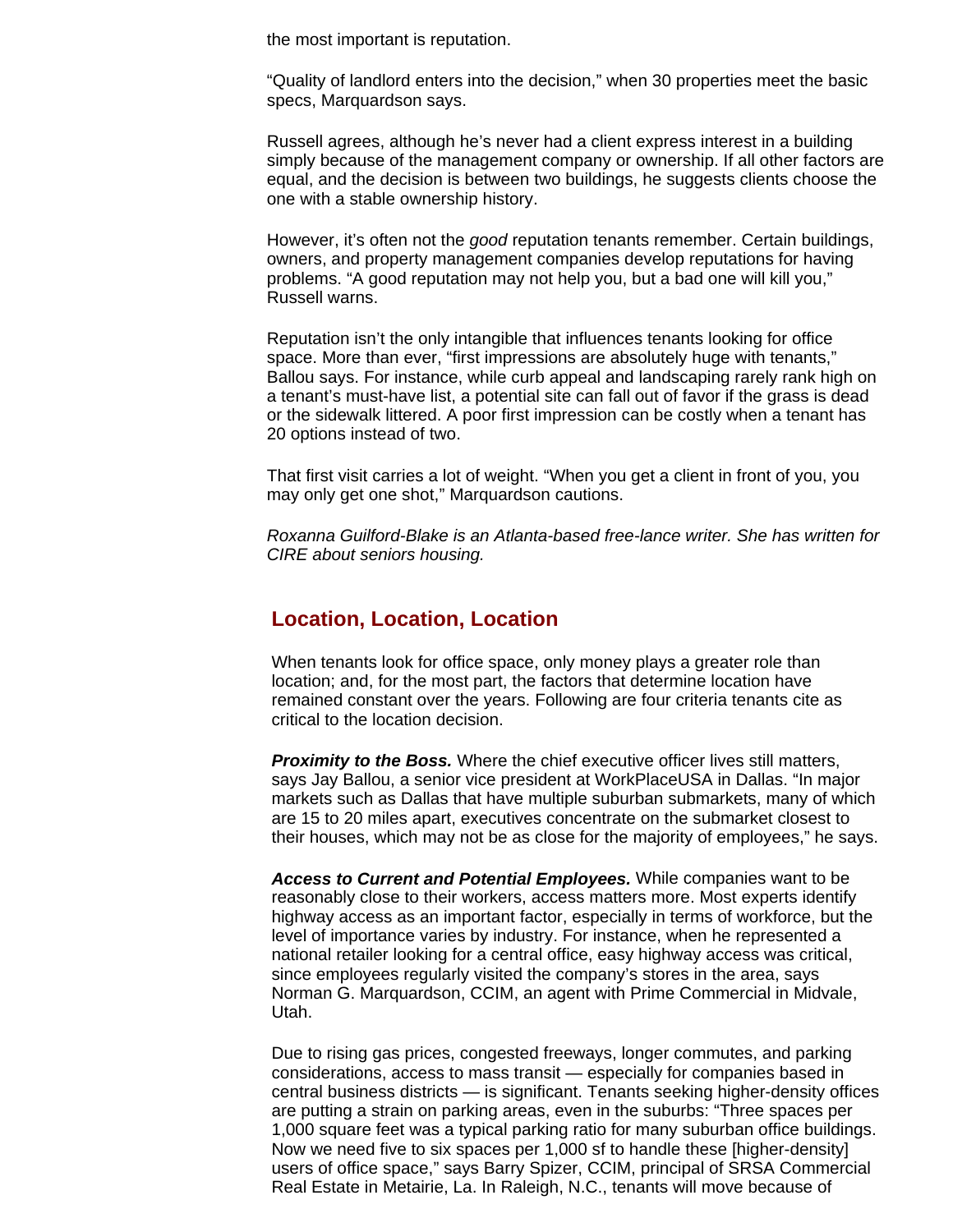inadequate parking, says Gregory C. Hobbs, CCIM, owner of Olympic Properties. Suburban tenants are more likely to expect parking to be included in the lease than are those in the city, Ballou says.

**Proximity to Customers or Clients.** Being near clients is still important, but less so than a few years ago due to increased use of technology that makes some face-to-face meetings less critical, says Ronald W. Russell, CCIM, CPM, president of Ronald W. Russell Real Estate in Philadelphia.

*Proximity to Restaurants and Retail.* Tenants want ready access to restaurants, not just to eat, but also to entertain clients. Being able to walk to restaurants or stores is ideal, Hobbs says. In large suburban office parks, it can be a hassle just to go out to lunch, which can be a strike against the property. For example, a state-of-the-art office complex near the Salt Lake City airport has everything going for it — except access to retail and restaurants. It sits empty, Marquardson says. Being isolated from retail and restaurants even is a security issue: "If you are a 24/7 operation, you don't want to be at the back of an office park," Hobbs says.

## **Nonprofits: Image Matters**

Image may not be important for most companies looking for office space right now, but it's still a significant consideration for nonprofit organizations.

"The perception of value is important," says Paul G. Wolf, a principal at Denham Wolf Real Estate Services in New York City who specializes in representing nonprofit tenants. Nonprofits want to create a certain image for their funders, and what the funders may think of the office space has a profound influence on the site-selection decision, he explains. In fact, form may take precedence over function in order to create the *appearance* of function over form.

Why? Funders want to know that the money is being spent on the mission, not the office. For instance, social services groups may take less space than they need in order to look cramped, Wolf says. One of his clients actually wanted the air-conditioning unit in her office, so while the rest of the building had 10-foot ceilings, hers were 7 feet.

Many nonprofits want to be near other like-minded organizations, and highway and public transit access is just as important as it is for other tenants. Airport access is a factor as well if the organization has a national or international mission.

Security and access for night staff are significant considerations because nonprofits' employees may be less likely to adhere to traditional 9-to-5 schedules.

Amenities such as landscaping or restaurants aren't important, and maintenance and operations play a lesser role. "Nonprofits have a greater tolerance for problems with the building," Wolf says. They are more likely to make do and work with the maintenance staff to address problems. The exception is international organizations that may have high-profile guests or dignitaries frequently visiting the office.

Many nonprofits see office space as a tool. "For [them], the bottom line is mission-driven," he says. If you can understand their mission and how that drives their office needs, you have an edge, Wolf says.